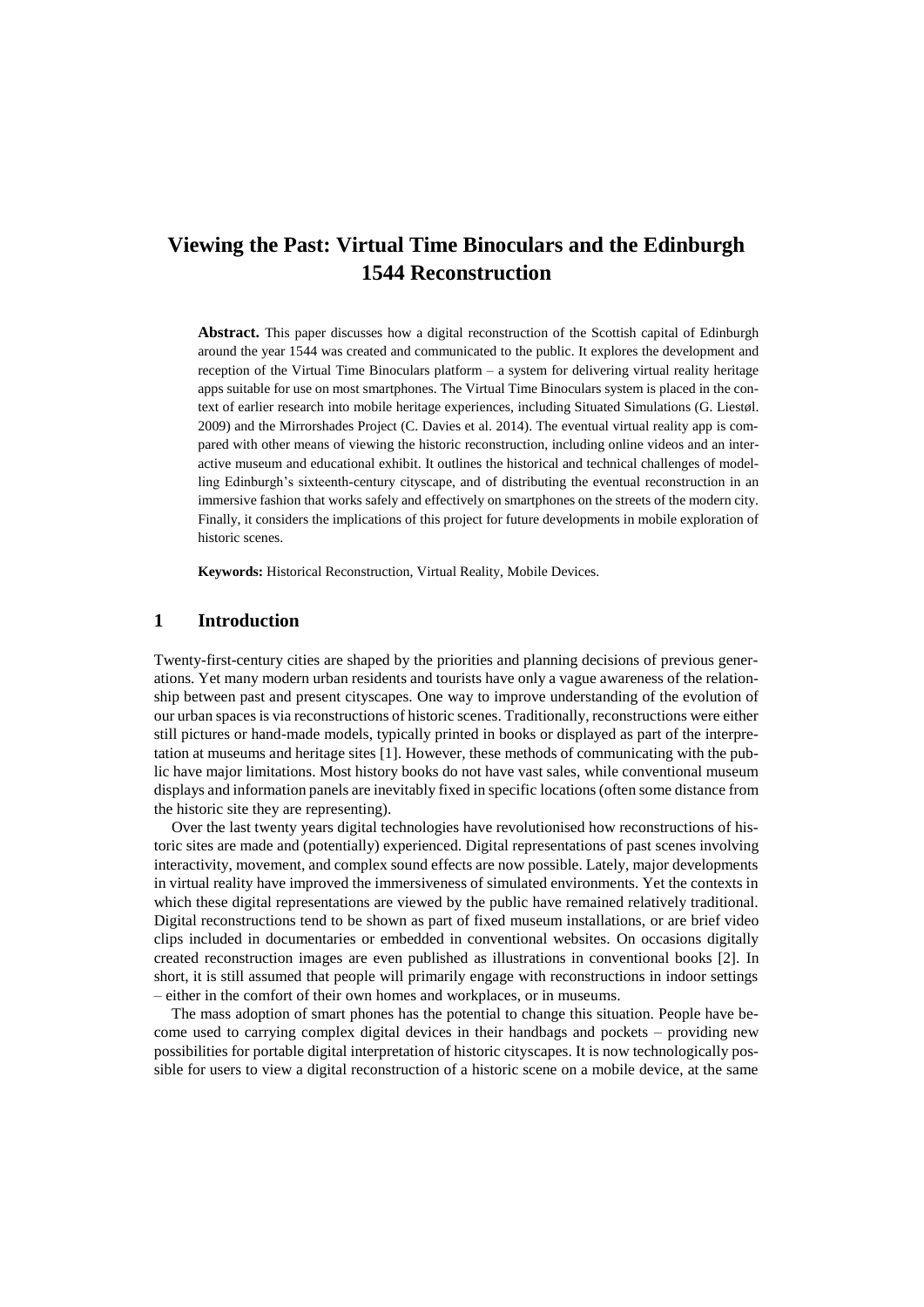time as exploring those same spaces in reality today. The past and present appearance of a street can be experienced in tandem. However, currently, both heritage experts and digital developers have only begun to respond to these exciting opportunities.

This paper discusses how a recent reconstruction of the Scottish capital of Edinburgh in the 1540s was created and communicated to the public, and the efforts which were made to foster an immersive, yet portable, user experience. It will outline the historical and technological challenges of modelling a cityscape which can be accessed on mobile devices out of doors, and the development of the so-called Virtual Time Binoculars – a framework for delivering simple virtual reality apps suitable for most mainstream smart phones. Additional ways in which the reconstruction could be viewed (including online videos and an immersive museum exhibit) will also be discussed. Finally, it will consider the overall reception and use of the reconstruction, and possibilities for future development.

## **2 Technical Background**

The Edinburgh 1544 reconstruction, and the associated Virtual Time Binoculars framework, were deliberately designed to be used out of doors and on the street (as well as in more controlled indoor settings). Accessing a digital reconstruction in an outside urban space raises certain challenges. Firstly, it is essential that on-street users can enjoyably engage with the virtual scene, while remaining safe in the actual twenty-first-century world which surrounds them. Secondly, there is the question of ensuring the virtual experience functions efficiently on ordinary smartphones, without asking too much of a mobile device's processing power, storage space, and battery consumption. In order to address these complications, the Virtual Time Binoculars framework drew on nearly a decade of research into how people interact with augmented reality, virtual reality, and smartphones.

As far back as 2009, Gunnar Liestøl and his colleagues at the University of Oslo developed the concept of Situated Simulations (or sitsim), using powerful location and orientation-aware smartphones and tablets to render a 3D virtual environment, which was then navigated through the user's position in the real world [3]. Users of sitsim were intended to view reconstructions via phone and tablet screens (rather than by headsets), and to travel around the virtual model by really walking about a heritage site. Liestøl's pioneering work demonstrated the outstanding possibilities of smartphones for presentating portable virtual reconstructions. However, the sitsim approach does have its limitations. There are practical problems associated with using real world movement to navigate a virtual environment in an uncontrolled space such as a city street. It frequently is not safe for a user to stand in the middle of a busy road holding up a smartphone in order to experience the perfect view of a historic scene. Additionally, the small screen of a mobile phone does not provide users with a particularly immersive experience, and can have significant problems with reflection when used out of doors in fine weather.

Between 2013 and 2015 researchers at the University of St Andrews worked on the Mirrorshades project [4]. This further examined the concept of seeing a real environment in tandem with a virtual representation of the same location. Yet, rather than showing reconstructions on a tablet or smartphone screen, the Mirrorshades project used a virtual reality (VR) headset equipped with stereo passthrough video cameras, and a magnetic indoor positioning system, providing a more immersive exploration of the reconstruction [5]. By using a VR headset that completely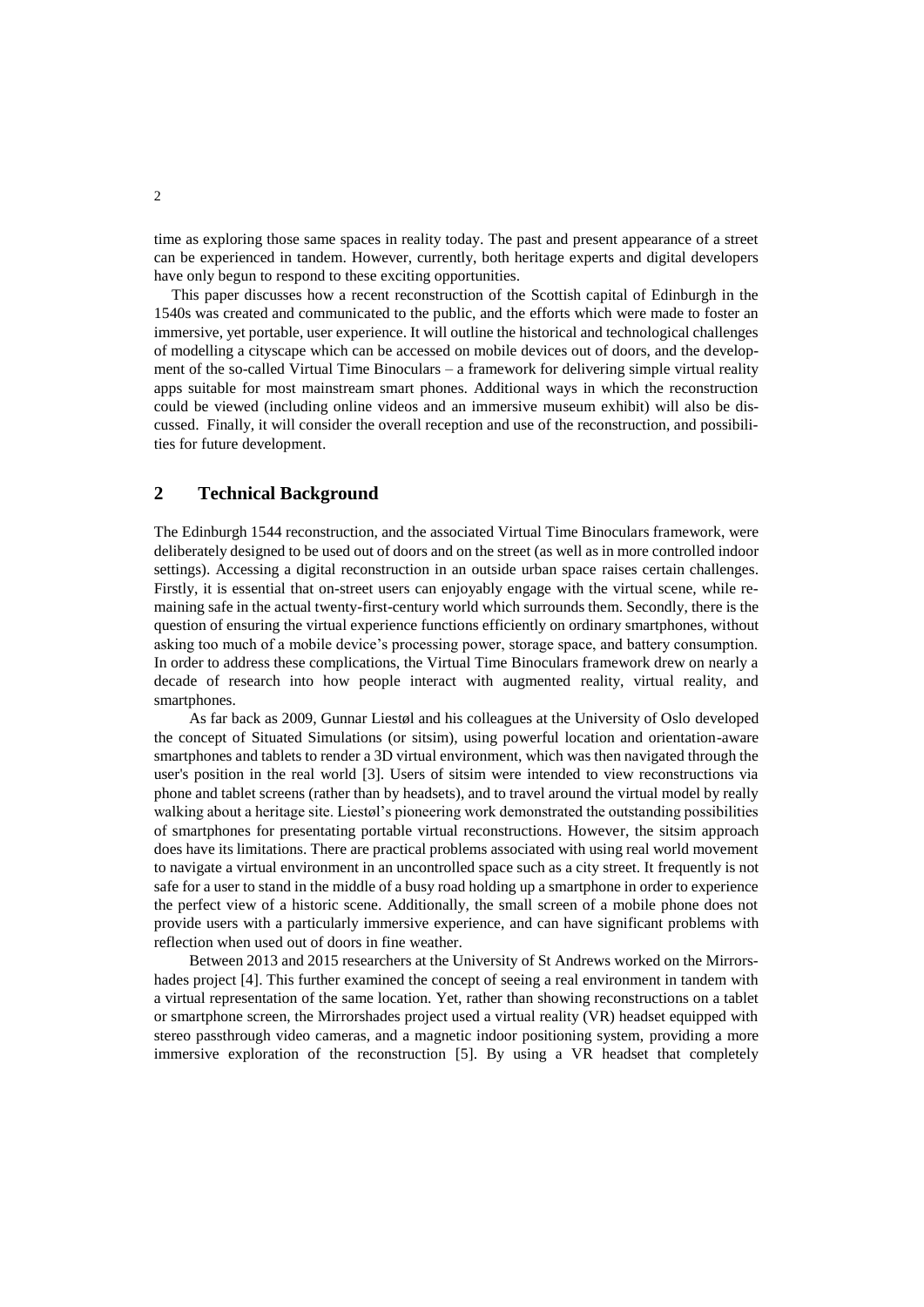encompassed the user's view, the experience of the Mirrorshades parallel reality system was of shifting between two distinct and fully immersive environments, rather than only having a small 'window' onto the virtual environment as provided by a smartphone screen in the sitsim scenario.



**Fig. 1.** The Mirrorshades parallel reality platform in use at the fifteenth-century St Salvator's Chapel. Still from youtube video [6].

Critically the Mirrorshades project logged experimental participants' walking behaviour, head movements, and viewing modes – which provided valuable information for the development of the Virtual Time Binoculars framework. Analysis of user studies within the Mirrorshades platform revealed that engagement with the virtual environment was predominantly performed while people were stationary. Users typically looked at their real world view while walking between perceived locations of interest, at which point they would stand still and look fully at the virtual environment. The users' behaviour can probably be explained by the fact that successful ambulation around a space is dependent on avoiding actual obstacles in the real world, causing viewers to focus on reality rather than any equivalent virtual environment. This acquires a particular importance when real and virtual environments do not share precisely the same layout, if the registration and position tracking between the two environments is imperfect, or if the real world situation is potentially hazardous (as is the case with a city street).



**Fig. 2.** Mirrorshades participants' walking behaviour and head movements contrasted against real and virtual visuals.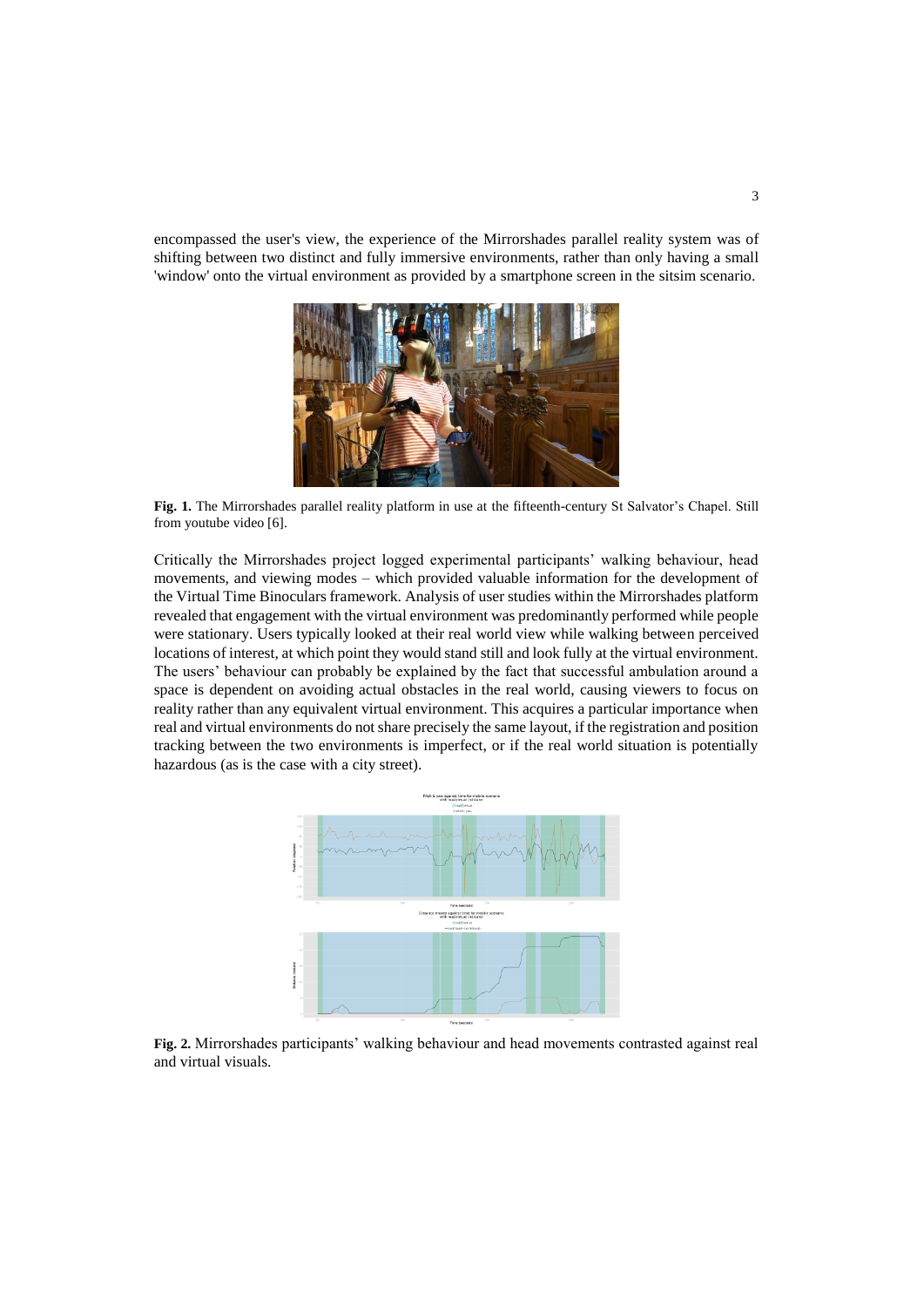The Mirrorshades behavioural observation raises questions about whether systems which allow users to explore real and virtual environments always need to provide a full 3D reconstruction. This is a important consideration as hosting a full 3D reconstruction places considerable demands on a smartphone in terms of processing power, download size, storage space, and battery life. The Mirrorshades project suggested that an experientially similar virtual reality platform might be achieved by using a combination of still 360 degree images, and videos captured from a 3D reconstruction. Rather than the user having to move to a new location to obtain a new view, movement becomes an intrinsic part of the media loaded into the virtual reality experience. Such a change promises significant benefits in outdoor virtual reality experiences. The smaller footprint of an app which uses a combination of still videos and short looping videos (instead of a full interactive 3D reconstruction) is a substantial boon for users, given the patchy nature of 3G/4G data services in the United Kingdom, and the fact that many international visitors have prohibitively expensive or non-existent mobile data plans. Meanwhile, the fact that walking around the virtual reconstruction is no longer dependent on actual physical movement has substantial health and safety benefits in the context of a busy urban space.

This thinking heavily influenced decisions regarding the functionality of the Virtual Time Binoculars system. As a result of the Mirrorshades research it was determined that the Virtual Time Binoculars:

1. Did not need to provide users with a completely free-roaming exploration of a 3D reconstruction. Instead a more focused 'guided tour' approach would fit with most users' tendency to concentrate on locations of perceived interest.

2. Movement between locations in the reconstruction should not be dictated by the users' actual movements in the real world (a feature that raises considerable safety issues in a busy urban space).

3. Users should be able to switch easily between a screen view and a headset view, allowing them to combine a highly immersive virtual reality experience, with a more 'window-like' screen based experience (which might be preferable in some urban spaces).

## **3 Identifying 1540s Edinburgh as a Place to Reconstruct**

The Virtual Time Binoculars framework was initially launched for use with a 3D model of Edinburgh in the 1540s. Sixteenth-century Edinburgh was selected as a suitable site to reconstruct for a variety of reasons. First and foremost, as the capital of Scotland and a world heritage site, Edinburgh is a site of international importance [7]. Yet heritage interpretation for its sixteenth-century history is patchy at best. Indeed, before the Edinburgh 1544 project, there were no publicly available digital reconstructions of the sixteenth-century cityscape. This gap is surprising as before 1603 Edinburgh was the capital of an independent kingdom, and dominated Scottish trade and politics.

The year 1544 was specifically focused on, as both a tumultuous time in the city's history, and because of the existence of an early bird's-eye view plan from this time. In May 1544 the Scottish capital was attacked by an English army with instructions to 'burn Edinburgh town' leaving it 'so razed and defaced...that there may remain forever a perpetual memory of the vengeance of God' [8]. In fact, the eventual outcome was slightly less cataclysmic. The English failed to take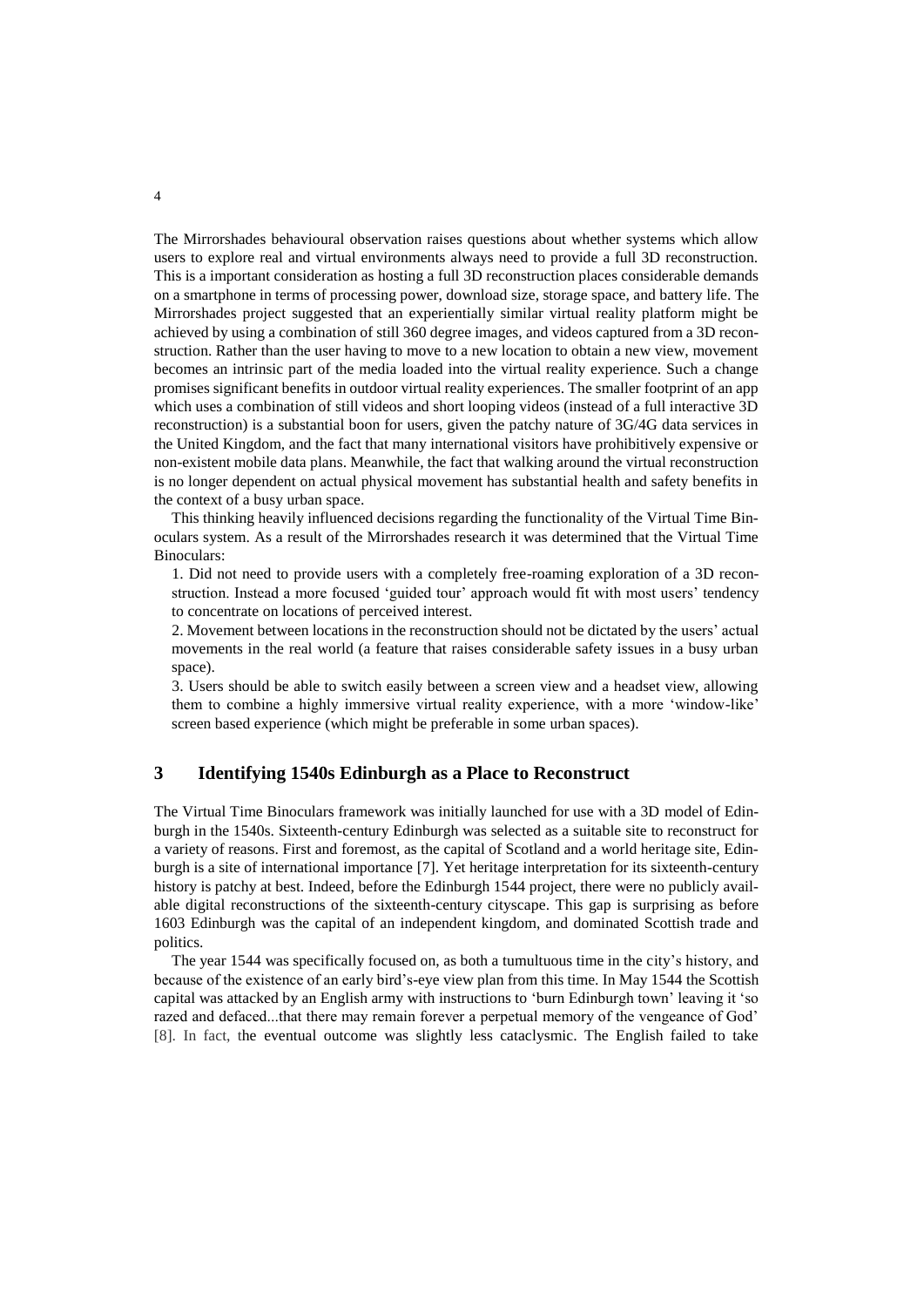Edinburgh Castle, and departed after burning sections of the capital, and sacking the Abbey and Palace of Holyrood [9].

Among the English forces in May 1544 there was a military engineer named Richard Lee, who created a remarkable aerial view of how Edinburgh appeared during the English attack. The bird'seye plan was probably intended to inform Henry VIII and his advisors about how the English operations unfolded [10]. Lee's drawing is now in the British Library, and is the oldest (relatively) realistic representation of the Scottish capital [11]. The Lee plan formed the inspiration for the Edinburgh 1544 reconstruction. Evidence from Lee's drawing was supplemented with information from archaeological reports, sixteenth-century written descriptions of Edinburgh, and other early visual depictions – notably James Gordon of Rothiemay's seventeenth-century engravings of the capital and William Edgar's mid-eighteenth-century maps [12].

## **4 Creating the Reconstruction**

Like most cities, Edinburgh was smaller in the sixteenth century than today, being focused on the quarter now known as the Old Town. In 1544 the built-up area spanned about 2 km from east to west, and about 0.5 km from north to south at its widest points. Although diminutive in terms of twenty-first-century cities, this is a relatively large area to reconstruct digitally. Creating a reconstruction of the whole of sixteenth-century Edinburgh (including the associated suburb of the Canongate) was an ambitious undertaking, which posed challenges regarding historical research, modelling time, and ensuring that the eventual digital output was not unduly large for use on mobile devices.

The underlying terrain for the reconstruction was created with World Machine and was informed by modern OS map data [13]. Some adjustments were made to take into account changes in Edinburgh's geography – notably the disappearance of the large stretch of water known as the Nor Loch (formerly located where Waverley Station now stands). The landscape was then imported into the gaming engine Unreal Engine 4, and modern and historic maps were overlaid on the 3D terrain, providing a guide for the layout of the historic street plan [14].

Unfortunately none of the sixteenth or seventeenth images of Edinburgh were sufficiently geographically accurate to be used as the base for the reconstruction's street plan without major distortion. The oldest plan which successfully layered onto the 3D terrain was William Edgar's map from about 1765 [15]. The Edgar plan pre-dates the main eighteenth-century redevelopment of Edinburgh. However, some boundaries did shift between the sixteenth and mid-eighteenth centuries. In particular the frontages of buildings had a tendency to encroach onto the streets. Using the eighteenth-century street plan as a base layer therefore almost certainly introduced elements of inaccuracy into the reconstruction.

The sixteenth-century buildings were initially modelled in SketchUp and then imported into Unreal [16]. Major sites (such as Holyrood Palace, St Giles' Kirk, the Netherbow, and Trinity College) were based on detailed historical research. However, a combination of time constraints and gaps in the historical sources meant that many of the ordinary urban residences were generic buildings, located approximately according to historic property boundaries [17]. The reconstruction process highlighted the numerous lacunae in our understanding of Edinburgh's early sixteenth century domestic architecture (in particular the design of vernacular timber structures) – and it is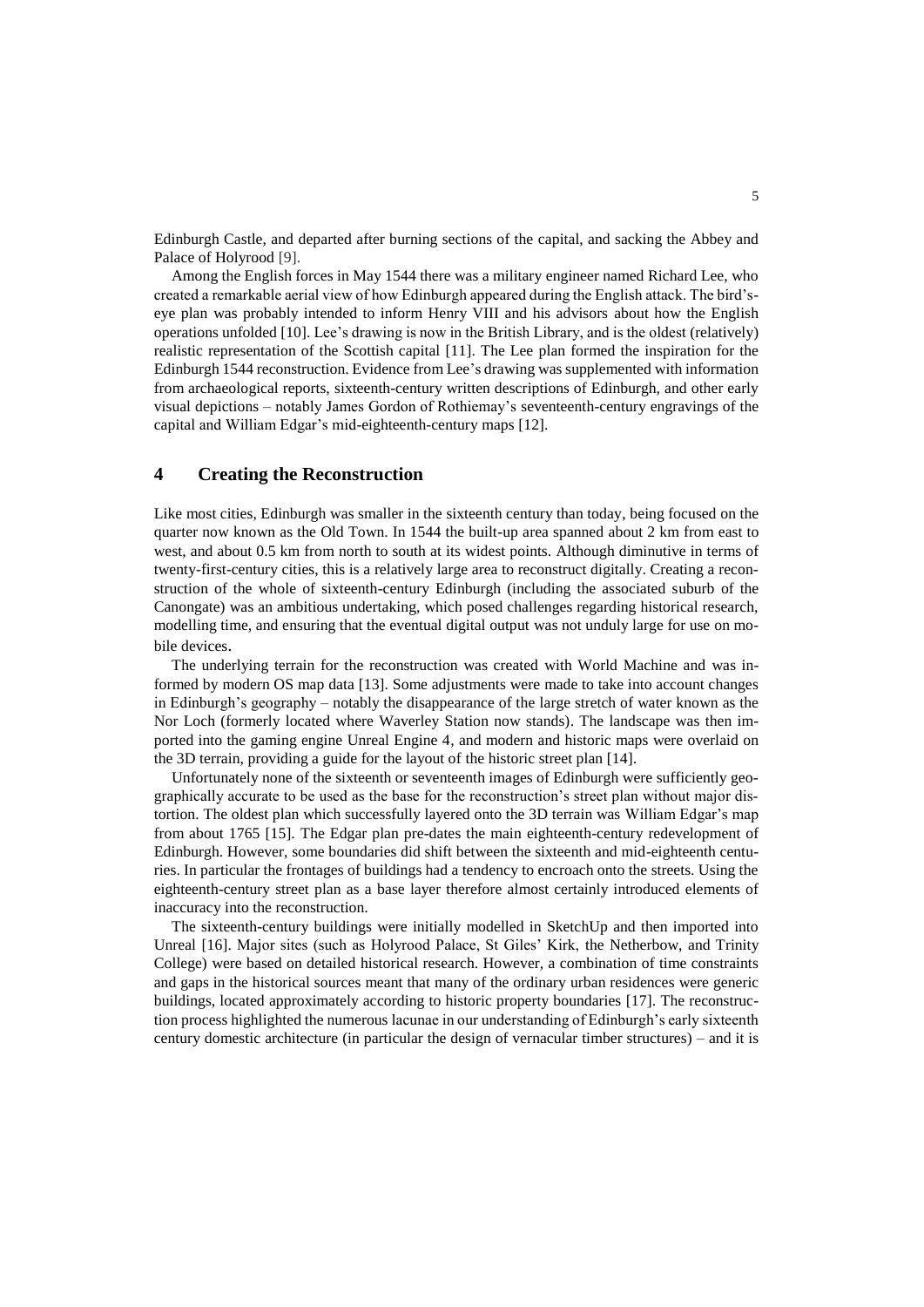to be hoped that the Edinburgh 1544 project will trigger further discussion and research on this topic.



**Fig. 3.** Reconstruction of the Netherbow from the Edinburgh 1544 project. This was one of the most important gateways to Edinburgh in the sixteenth century (and the focus of significant fighting in 1544). However, the structure was completely demolished in the eighteenth century as it was obstructing traffic.

# **5 Communicating the Reconstruction**

A major advantage of digital reconstructions (as against traditional drawings or physical models) is the variety of media that can be generated from one model. A range of digital outputs were created from the Edinburgh 1544 model in Unreal Engine 4. The core output was of course the content included in the Edinburgh 1544 Virtual Time Binoculars app. However, additional videos and spherical media were generated for embedding in web-resources and sharing on social media. A full 3D reconstruction which allows users to roam freely about the virtual historic city was also developed for use in museum exhibits and educational contexts.

#### **5.1 The Virtual Time Binoculars**

The Edinburgh 1544 Virtual Time Binoculars app provides a tour through the 3D reconstruction of Scotland's early sixteenth-century capital [18]. Following a brief introductory video there is an interactive historic map, with a marker indicating the user's current location, and buttons to select a range of key sites. Some of these historic sites exist today in a modified form (like St Giles' Kirk), while others have been completely demolished (such as the Netherbow). Selecting a site starts a video of a relevant section of the 3D reconstruction (for instance the journey along a particular street), providing users with a sense of movement and discovery in their experience of the model. Upon the completion of the video users reach a 360 degree virtual historic scene, which can be explored either via a mobile device's touch-screen, or through a simple virtual reality headset of the Google Cardboard or Google Daydream type [19]. Users can switch between touchscreen and headset mode through an icon in the corner of the screen. Interactive information points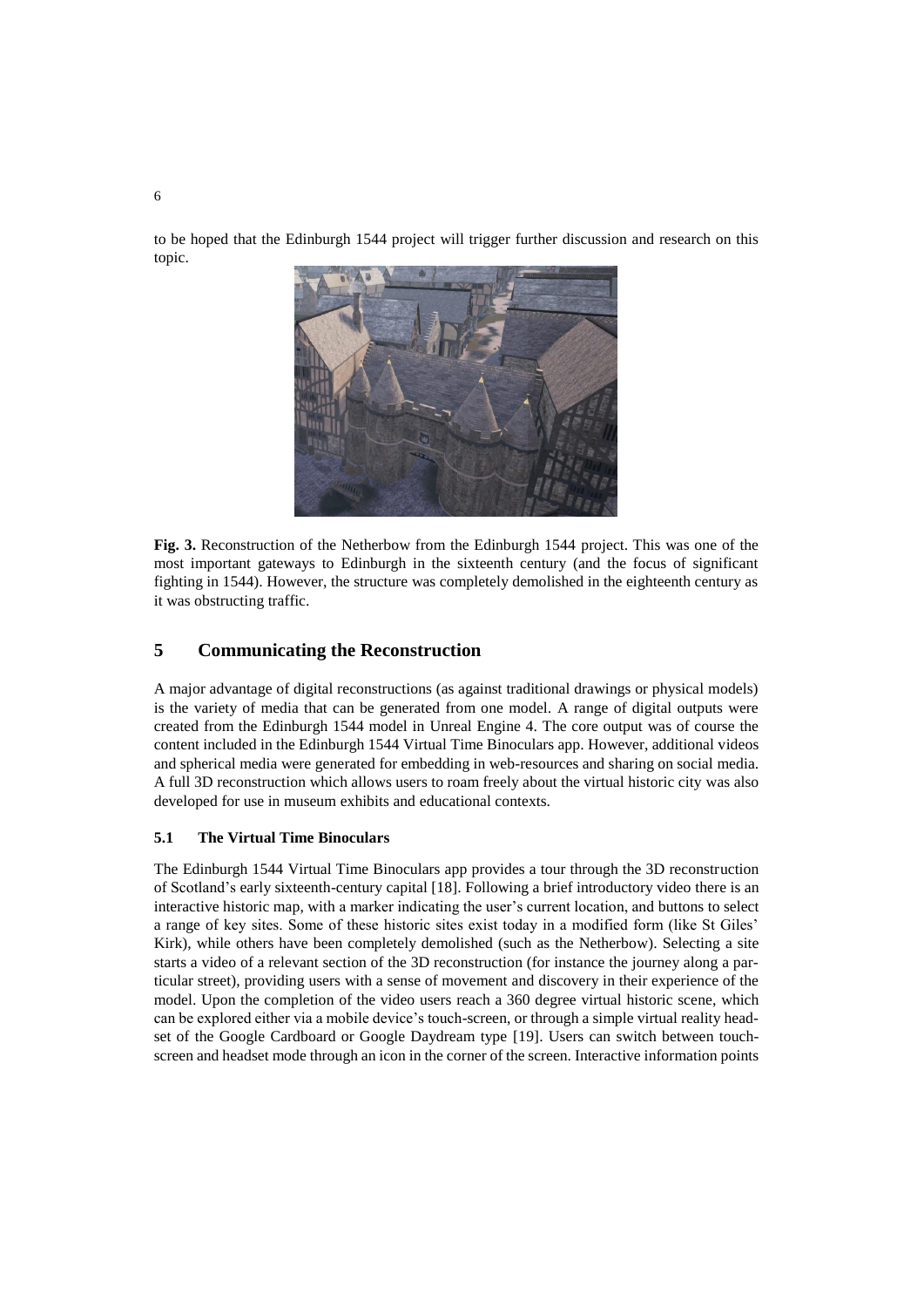are located within the 360 view, which can be selected to access brief factual information about a site's history and to view early images of the location (such as paintings or engravings), giving users a hint of the actual historical sources which informed the reconstruction process. This presentation of the 3D reconstruction was devised with the intention of creating a package which is not unduly large for use on standard smartphones, can be used in outdoor and indoor environments, but which nevertheless provides a degree of immersiveness, and does not significantly restrict how a large proportion of people tend to interact with virtual reality experiences.

Virtual Time Binoculars apps are designed for use on Android and Apple devices in conjunction with Google Cardboard type viewers, or as an extended android app for use with Google Daydream. The Virtual Time Binoculars platform consists of three parts: the package creation system, the package management system, and the app framework. The system is designed to enable the easy creation of virtual reality tour apps. The tours can contain a variety of types of media files including 360 photospheres, videospheres, videos, still images, and audio. All the visual media can be displayed stereoscopically. Tours can be set up to be linear or involve navigation via a map system. The packages consist of an XML file describing the tour and the relevant media files in a zip file.

Currently, package creation is undertaken using an Omeka plug-in. Omeka is a content management system for online digital collections [20]. It provides Dublin core metadata and is easily extendable. The plug-in creates a private online exhibit of the contents of the app. This allows the alignment of the hotspots to be checked. All of the elements of the tours are items in Omeka and nodes in the exhibit. The package system creates an XML file with URLs referring to the media files. When the package is exported to the package management system the XML file is sent to the package management system which copies files to a local location, adds them to a zip file, and makes the media references local to the zip.

The package management system controls the relationship between packages and their content and apps. It stores the packages and is used to create lists of packages for apps. These lists contain metadata about the packages including a thumbnail and when they were last updated.

The app framework is a system which takes a list of packages, downloads them, and renders the packages. There are three implementations of the app framework, namely for Android (Google Cardboard), Extended Android (Google Daydream), and Apple (Google Cardboard). The three frameworks are configured with a number of parameters including the package list URL, and whether there are to be multiple packages or just one. Single package apps start by downloading the single package and unpacking it. The package list tells the app whether it is to be downloaded automatically, or it will require the user to request download.

The apps allow two modes of interaction, virtual reality mode or wide screen mode. In VR mode any flat media is rendered onto a plane in front of the user, while spherical media is rendered on the inside of a sphere. In Cardboard VR versions users focus their gaze on a hotspot in order to select it. The Daydream app uses the hand-held controller to select points. When the Cardboard app is in wide screen mode the flat media is rendered on an overlay layer, though spherical media is still rendered on the inside of a sphere. In wide screen mode hotspots are selected by touching them.

The apps use OpenGL to render the media which allows them to also include 3D artefacts. To use the virtual reality mode a mobile device must have a gyroscope sensor to track its orientation. This means that on Apple devices the virtual reality mode only works on iPhone 4 or subsequent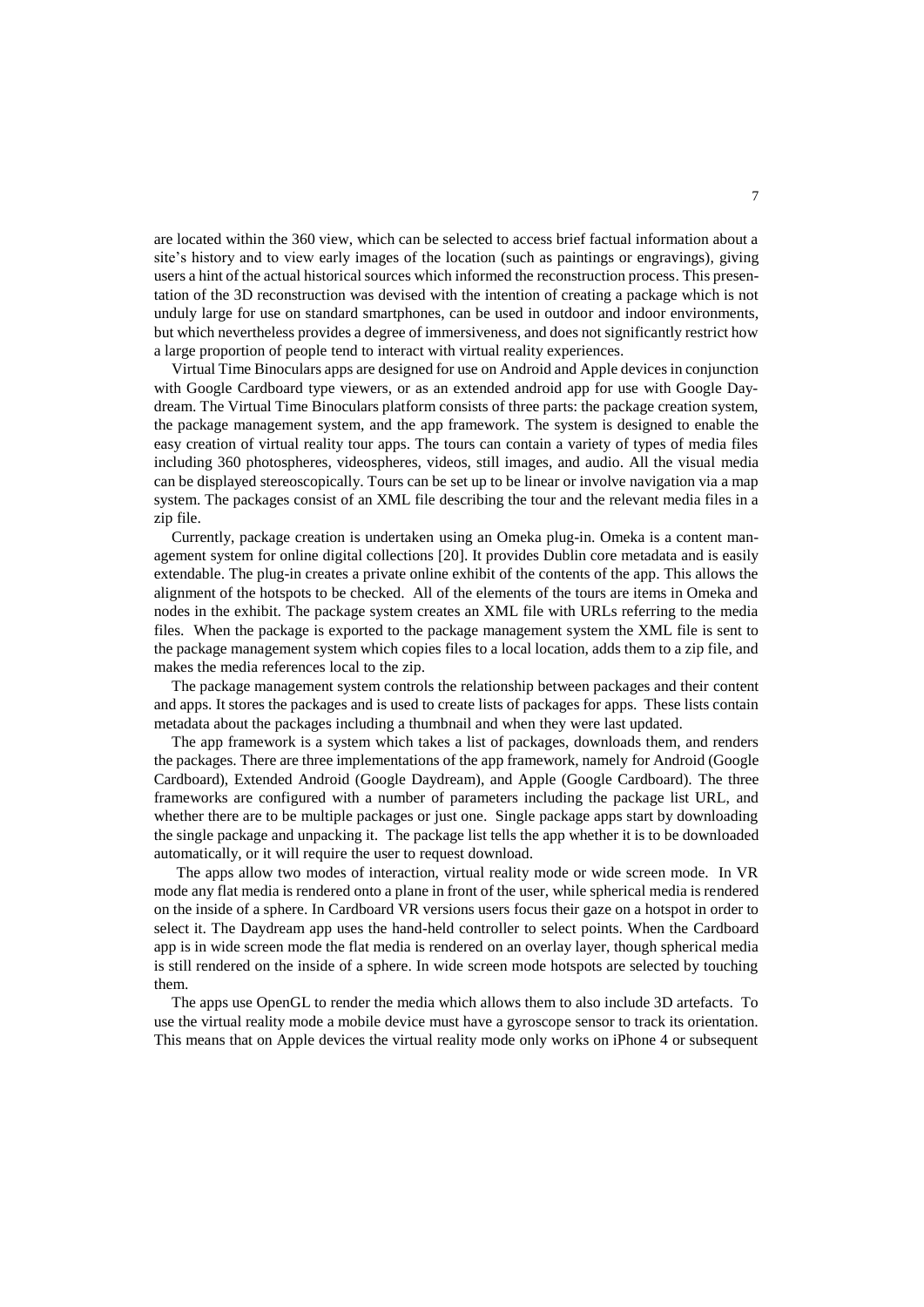models. All Daydream compatible phones have gyroscope sensors, but not all older Android phones have this feature.

## **5.2 Website, Social Media, and Interactive Exhibit**

In addition to the Virtual Time Binoculars app, an Edinburgh 1544 website was created. This serves the dual purpose of publicising the app, and provider greater context on the reconstruction [21]. Videos from the reconstruction were also posted on the Vimeo video sharing site, and photospheres were uploaded to Roundme [22]. It was felt that it was important to provide a range of ways in which people could access the reconstruction, not of all which should involve having to install an app on a mobile device (a relevant consideration as 49 percent of people aged over 55 still do not have a smartphone) [23]. Having video content on Vimeo also facilitated sharing on social media and via traditional media outlets.

An interactive exhibit, which allows users to explore freely the full 3D reconstruction of Edinburgh in 1544, was also developed for use in museums and educational contexts. This was exhibited at public events at the Museum of Edinburgh, and at Riddle's Court (where it was one of the attractions for the Edinburgh Doors Open Day). It has also been used in educational contexts including local schools and the Curiosity Live science festival in Glasgow. This exhibit can be used either with a traditional flat screen, or an Oculus Rift virtual reality headset [24]. It has not, as yet, been generally released to the public, partly because the current version requires considerable processing power and a high-quality graphics card in order to function quickly. All of the fully released content, both the Edinburgh 1544 Virtual Time Binoculars app and the online videos and photospheres, are available free of charge.

## **6 Reception and Use of the Reconstruction**

The online videos on Vimeo have proved to be by far the most heavily used of the Edinburgh 1544 project outputs. The most popular of these videos has over 61,000 views, while another has in excess of 33,000 views [25]. To put these figures in context, it has been claimed that an average academic monograph on a historical topic sells in the region of 200 copies [26]. Clearly, making content freely available online can enable historical research to reach much wider audiences than traditional academic publishing.

When compared with the number of video views, the Edinburgh 1544 Virtual Time Binoculars apps have had significantly fewer downloads. The relative popularity of the videos is probably attributable to a range of reasons, including the fact the videos were linked to by major media organisations. It also perhaps reflects people's familiarity with watching online video content, the ease with which videos can be shared, and the slightly lesser time and commitment involved in clicking on an online video as against downloading and starting to use an app. That being said, the app has fulfilled its aim of enabling people to take a reconstruction out onto the street. It has been used by tour guides, and has generally received positive feedback. The app also generated considerable media interest around the time of its launch, leading to reporting in print editions of *The Times*, the *Daily Express*, the *i*, *The Scotsman*, and *The Herald* [27]. The BBC also subsequently approached the app creation team to discuss Edinburgh's experiences in 1544 for a Newsnight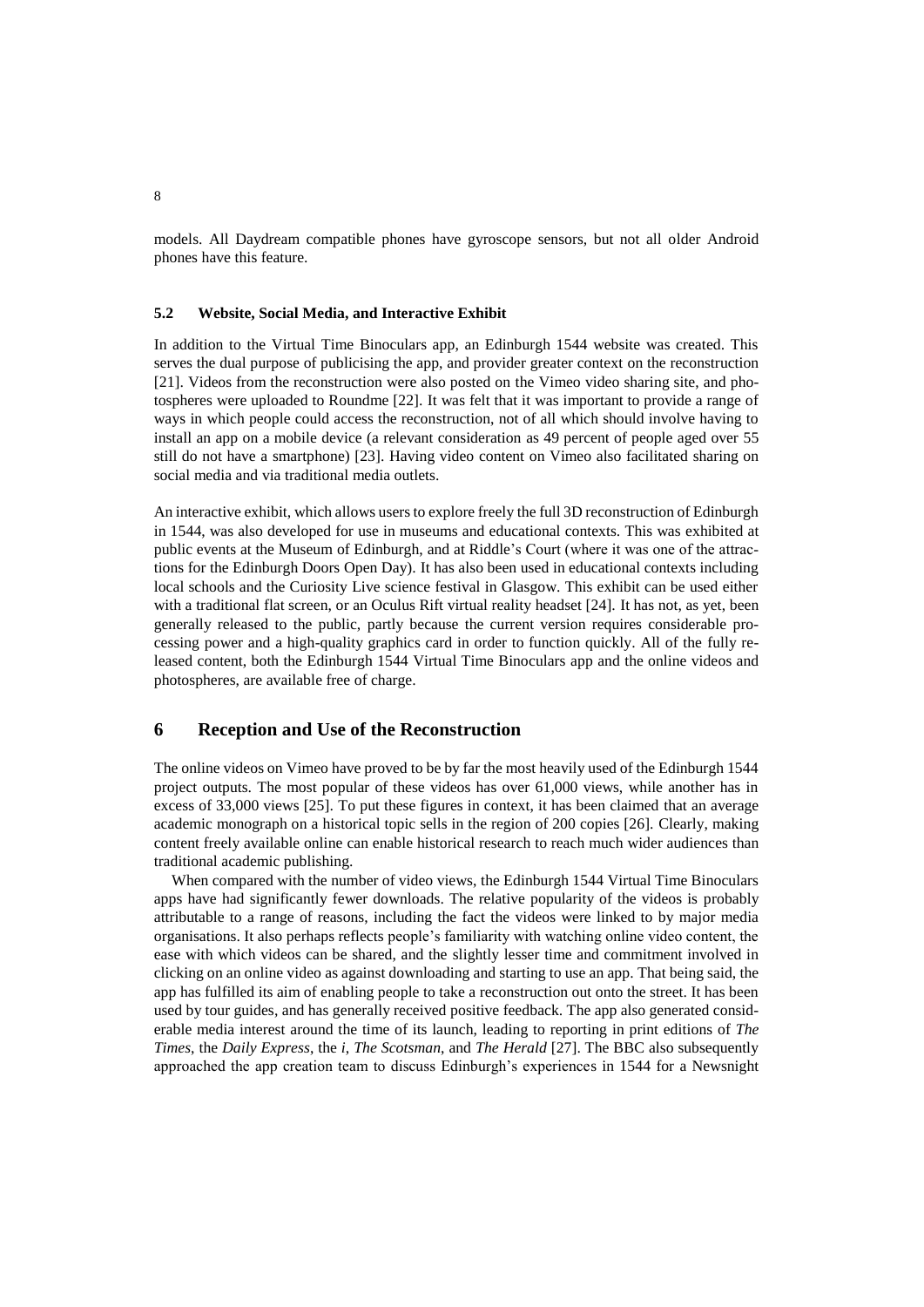report – arguably indicating that the app succeeded in its overall aim of raising the profile of an under-appreciated moment in Edinburgh's history [28].

## **7 Considerations for Future Development**

At the heart of the Edinburgh 1544 project lay the creation of a full 3D digital reconstruction of a sixteenth-century cityscape. The project clearly demonstrated that modern modelling software and gaming engines can readily handle reconstructions on the scale of an entire urban community. From the perspective of historical reconstruction the key limitations in creating city-wide representations now lie in the amount of preliminary historical research required and the man-hours it takes to model the virtual cityscape – which are still significant considerations.

The Edinburgh 1544 project further demonstrated the viability of creating an app which provided an immersive experience of a pre-modern cityscape, while being of a size to work effectively on ordinary smartphones. The Virtual Time Binoculars framework is now being tested on other reconstructions, with satisfactory initial results. The project arguably also highlighted the importance of accompanying new apps with videos and other content placed on social media and other media sharing platforms which people are already familiar with. Apps have tremendous potential for onstreet heritage interpretation experiences, but they should not be the sole focus of future development. Moving forward, the project team would like to introduce into the Virtual Time Binoculars apps (and potentially other resources) more information on the historical sources behind the reconstructions. In so doing they aim to achieve a state where the evidence from the past, the visualization of the past, and experience of the present seemlessly integrate – encouraging users to embark on their own research journeys into the spaces and buildings of earlier generations.

## **References**

- 1. For an overview of traditional reconstruction processes see Davison, B.: Picturing the Past Through the Eyes of Reconstruction Artists. English Heritage, Stroud (1997).
- 2. For example, Gorski, J., Packer, J.: The Roman Forum: A Reconstruction and Architectural Guide. Cambridge University Press, New York (2015).
- 3. Liestøl, G.: Augmented Reality and Digital Genre Design Situated Simulations on the iPhone. In: Proceedings of ISMAR 2009 IEEE International Symposium on Mixed and Augmented Reality - Arts, Media and Humanities, pp. 29-34. IEEE, Orlando (2009). Also see Situated Simulations Homepage, [http://sitsim.no/,](http://sitsim.no/) last accessed 2019/2/27.
- 4. Davies, C., Miller, A., and Allison, C.: A View from the Hill: Where Cross Reality Meets Virtual Worlds. In: Proceedings of the 20th ACM Symposium on Virtual Reality Software and Technology, p. 213. ACM, Edinburgh (2014).
- 5. Davies, C., PhD thesis at the University of St Andrews, [http://hdl.handle.net/10023/8098,](http://hdl.handle.net/10023/8098) last accessed 2019/2/26.
- 6. Youtube Video, [https://www.youtube.com/watch?v=UsDRPjDwr8A,](https://www.youtube.com/watch?v=UsDRPjDwr8A) last accessed 2019/2/26.
- 7. UNESCO World Heritage List, Entry for the Old and New Towns of Edinburgh, [https://whc.unesco.org/en/list/728,](https://whc.unesco.org/en/list/728) last accessed 2019/2/26.
- 8. Bain, J.: The Hamilton Papers: Letters and Papers Illustrating the Political Relations of England and Scotland in the XVIth Century, vol. 2, p. 326. General Register House, Edinburgh (1892).